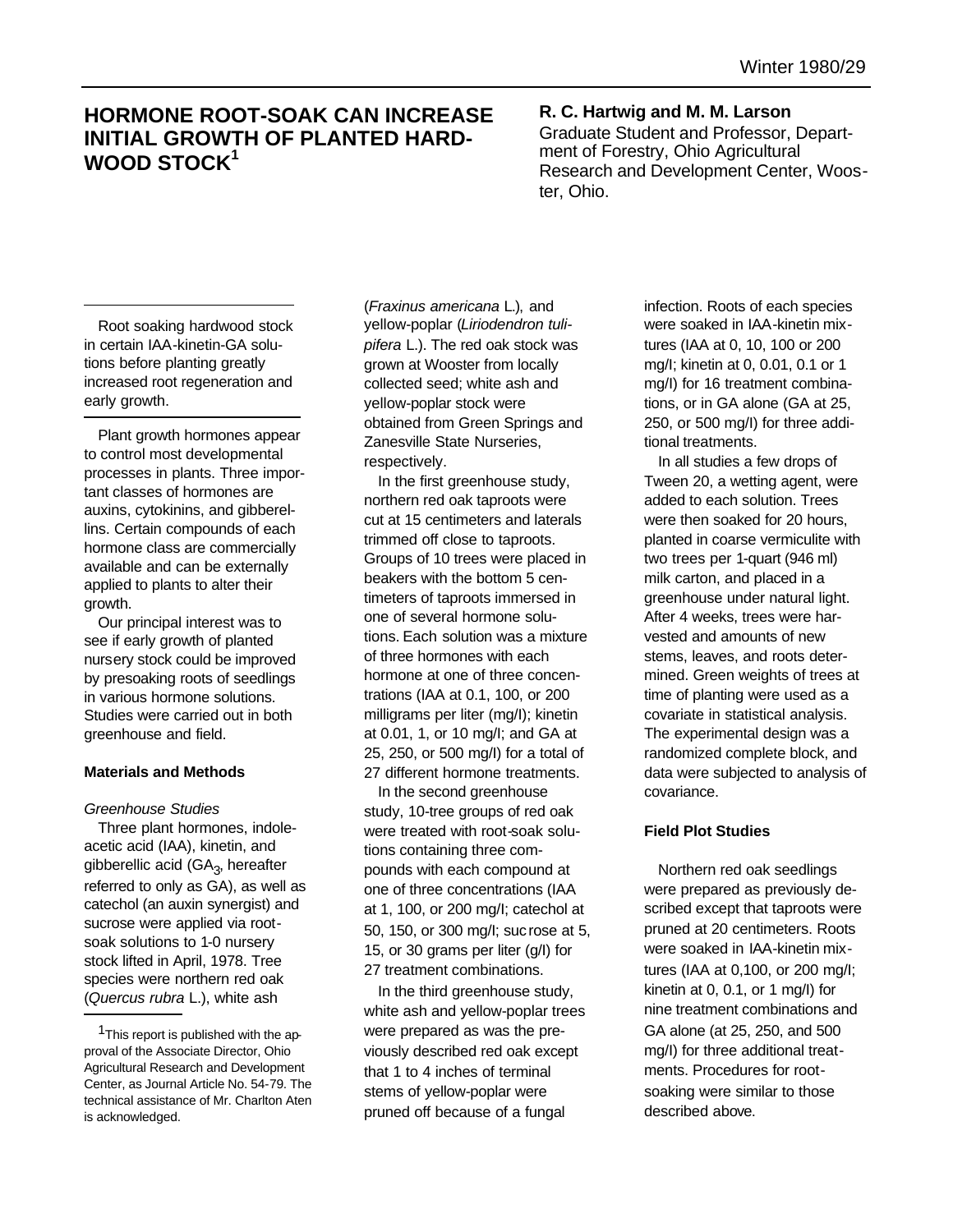Trees were outplanted on two old field sites at the Ohio Agricultural Research and Development Center. Herbaceous competition was controlled by chemical sprays and mowing. After 4 months, trees were harvested and amounts of new stems, leaves, total root dry weight, and total nonstructural carbohydrate (TNC) of roots (*12*) were determined. The statistical design was randomized complete blocks.

#### **Results and Discussion**

Results presented here are summaries of these studies, and only the most important main effects and interactions are discussed. A complete set of data will be sent upon request.

#### **Greenhouse Studies**

Root regeneration of trees was greatly increased by certain IAA treatments. All species showed increased numbers of new roots when treated with IAA at 100 or 200 mg/I (table 1). Dry weight of new roots was also increased at 200 mg/I of IAA. Stimulation of root growth by use of exogenous auxins has been reported by other researchers (*1, 3, 4*).

The IAA stimulation of root regeneration of red oak was completely nullified at high kinetin levels. For example, at constant 200 mg/I of IAA, the number of new roots decreased **Table 1.—***Mean number and dry weight of new, regenerated roots of northern red oak, white ash, and yellow-poplar root -soaked for 20 hours in various IAA solutions.*

|                            | IAA level (mg/1) |                |                 |                 |                 |
|----------------------------|------------------|----------------|-----------------|-----------------|-----------------|
| Regenerated roots          | 0                | 0.1            | 10              | 100             | 200             |
| Red oak <sup>12</sup>      |                  |                |                 |                 |                 |
| Number                     |                  | $2^a$          |                 | 6 <sup>b</sup>  | 7 <sup>b</sup>  |
| Dry weight, mg             |                  | 4 <sup>a</sup> |                 | 17 <sup>b</sup> | 18 <sup>b</sup> |
| White ash <sup>1</sup>     |                  |                |                 |                 |                 |
| Number                     | 19 <sup>a</sup>  |                | 20 <sup>a</sup> | 31 <sup>b</sup> | 36 <sup>b</sup> |
| Dry weight, mg             | 55 <sup>a</sup>  |                | 57 <sup>a</sup> | 58 <sup>a</sup> | 86 <sup>b</sup> |
| Yellow-poplar <sup>1</sup> |                  |                |                 |                 |                 |
| Number                     | яа               |                | $12^{ab}$       | 14 <sup>b</sup> | 14 <sup>b</sup> |
| Dry weight, mg             | 19 <sup>a</sup>  |                | 27ab            | $26^{ab}$       | 32 <sup>b</sup> |

<sup>1</sup>Within each species, means not followed by a common letter differ at 0.05 level, Duncan's New Multiple Range Test.

 $2$ Each IAA solution for red oak also contained 0.01 mg/1 kinetin.

from seven to four to none as kinetin levels increased from 0.01 to 1 to 10 mg/I, respectively. In the third greenhouse study, the number of new roots decreased 16 percent as kinetin levels increased from 0.01 to 10 mg/I.

There were other IAA-kinetin effects. Red oak trees treated with low IAA-high kinetin had the longest stems (16.1 centimeters), while trees treated with high IAA-high kinetin had the shortest stems (10.5 centimeters) (table 2). Kinetin appears to increase IAA effects to supraoptimal levels, an interaction effect also noted in peas (*5*).

High GA levels resulted in increased stem lengths in red oak and white ash and increased leaf

numbers in red oak (table 3). Similar GA effects were observed on newly germinated red oak and white oak seedlings (*8*) and on other woody plants (*2, 6, 11*).

An equally important GA effect, from the standpoint of seedling survival, was decreased root dry weight of red oak (table 3). Similar results were reported for yellow birch (*9*) and cottonwood and silver maple (*10*). In direct contrast to these results, however, root dry weight of white ash treated with GA was 2.4 to 2.8 times that of control trees (table 3). Further study of GA effects is warranted.

Another contrasting GA effect was that high levels of GA increased leaf numbers of red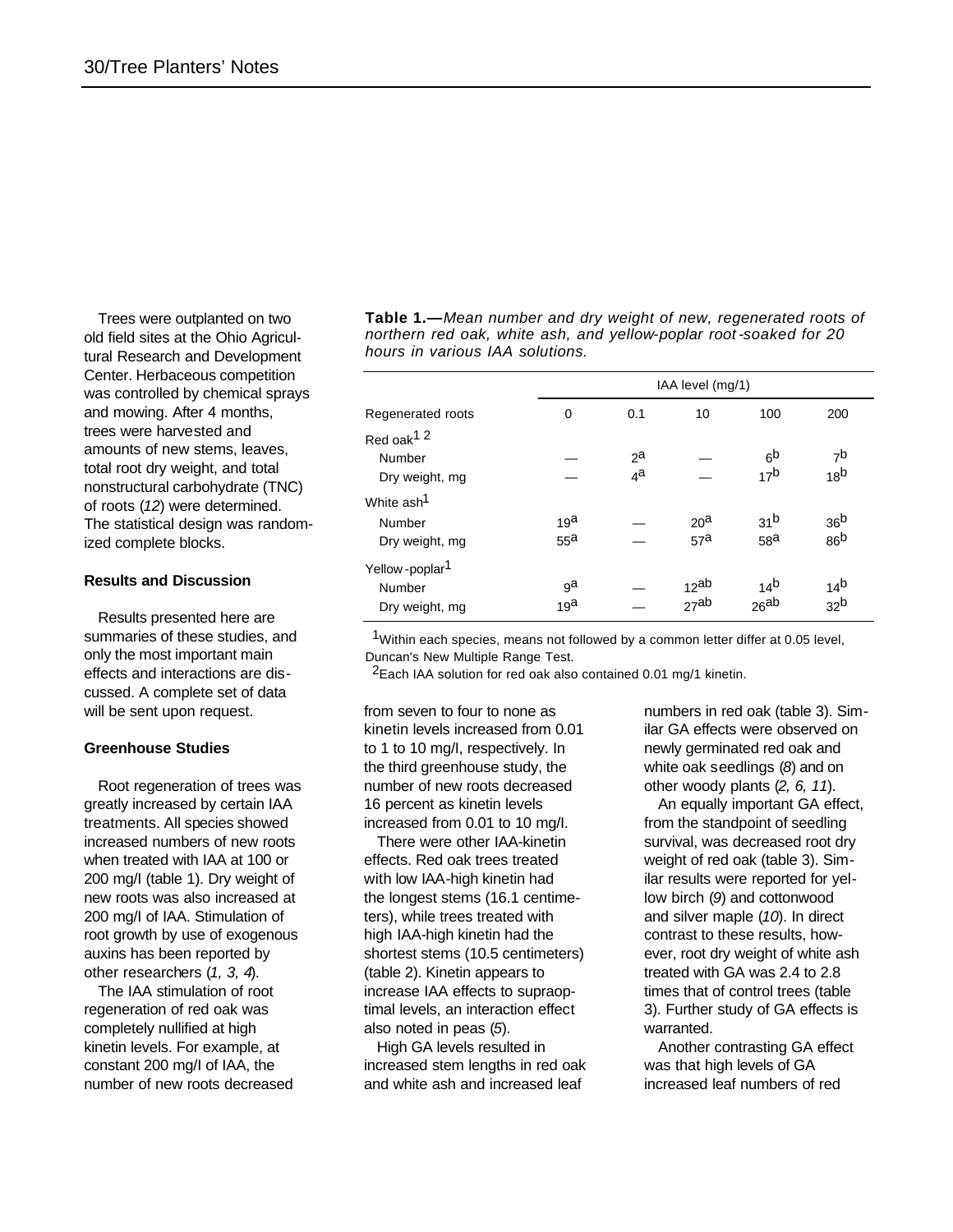**Table 2.—***Mean new stem growth in centimeters of northern red oak seedlings root -soaked 20 hours in various IAA-kinetin solutions*

|                         | IAA level (mg/l)   |                    |                    |              |  |  |
|-------------------------|--------------------|--------------------|--------------------|--------------|--|--|
| Kinetin level<br>(mg/l) | 0.1                | 100                | 200                | Kinetin mean |  |  |
|                         | $- cm1$            |                    |                    |              |  |  |
| 0.01                    | 12.5 <sup>ab</sup> | 12.0 <sup>ab</sup> | 14.2 <sup>bc</sup> | 12.9         |  |  |
| 1                       | 11.5 <sup>ab</sup> | 11.3 <sup>ab</sup> | 10.8 <sup>a</sup>  | 11.2         |  |  |
| 10                      | 16.1 <sup>C</sup>  | 12.8 <sup>ab</sup> | 10.5 <sup>a</sup>  | 13.2         |  |  |
| IAA mean                | 13.4               | 12.0               | 11.8               |              |  |  |

 $1$ Interaction means not followed by a similar letter differ at 0.05 level, Duncan's New Multiple Range Test.

|                                                        |  |  |  | <b>Table 3.—</b> Growth of northern red oak, white ash, and yellow-poplar |
|--------------------------------------------------------|--|--|--|---------------------------------------------------------------------------|
| seedlings root-soaked 20 hours in various GA solutions |  |  |  |                                                                           |

|                                                                                        | GA level (mg/1)                      |                                                                              |                                                                        |                                                                        |
|----------------------------------------------------------------------------------------|--------------------------------------|------------------------------------------------------------------------------|------------------------------------------------------------------------|------------------------------------------------------------------------|
|                                                                                        | 0                                    | 25                                                                           | 250                                                                    | 500                                                                    |
| Red oak <sup>12</sup>                                                                  |                                      |                                                                              |                                                                        |                                                                        |
| New stems, cm<br>Leaves, number<br>Leaves, dry weight, mg<br>New roots, dry weight, mg |                                      | 8.9 <sup>a</sup><br>7.4 <sup>a</sup><br>271 <sup>a</sup><br>8.0 <sup>a</sup> | $13.7^{b}$<br>9.1 <sup>b</sup><br>170 <sup>b</sup><br>4.6 <sup>b</sup> | $14.6^{b}$<br>9.6 <sup>b</sup><br>165 <sup>b</sup><br>4.8 <sup>b</sup> |
| White ash <sup>13</sup><br>New stems, cm<br>New roots, dry weight, mg                  | 1.4 <sup>a</sup><br>40 <sup>a</sup>  | 2.7 <sup>ab</sup><br>95 <sup>b</sup>                                         | 3.2 <sup>ab</sup><br>$78$ ab                                           | 5.1 <sup>b</sup><br>114 <sup>b</sup>                                   |
| Yellow-poplar <sup>13</sup><br>Leaves, number<br>Leaves, dry weight, g                 | 7.8 <sup>a</sup><br>2.2 <sup>a</sup> | 8.1 <sup>a</sup><br>$1.4$ ab                                                 | 4.4 $^{b}$<br>1.0 <sup>b</sup>                                         | 5.5 <sup>ab</sup><br>1.2 <sup>b</sup>                                  |

<sup>1</sup>Within each species, means not followed by a common letter differed at 0.05 level, Duncan's New Multiple Range Test.

<sup>2</sup>At each GA level, IAA and kinetin levels combined, greenhouse study 1.

3Greenhouse study 3.

oak trees, but decreased leaf numbers of yellow-poplar trees (table 3). Total dry weight of leaves of both species was decreased at high GA levels, however. GA had little effect on elongation of yellow-poplar stems, perhaps because these trees had been top pruned before planting.

Addition of catechol and sucrose to various IAA solutions had small effect on growth of red oak seedlings.

## **Field Plot Studies**

Northern red oak planted at two field sites were seriously affected by an unusually long 4 week drought that began just after planting in early May. Trees that developed early, vigorous shoot growth suffered considerable dieback late in the drought period.

Seedling growth at similar hormone treatments often differed between the two sites, even though the study areas were located less than one-half mile apart on similar types of soil. Periodic soil moisture measurements (psychrometer method) were similar at the two sites. The lowest soil-water potentials at a 12.5 centimeter depth was -12.4 bars on both sites on May 19.

At the first site, kinetin-treated trees grew better than controls; while at the second site kinetintreated trees grew poorer than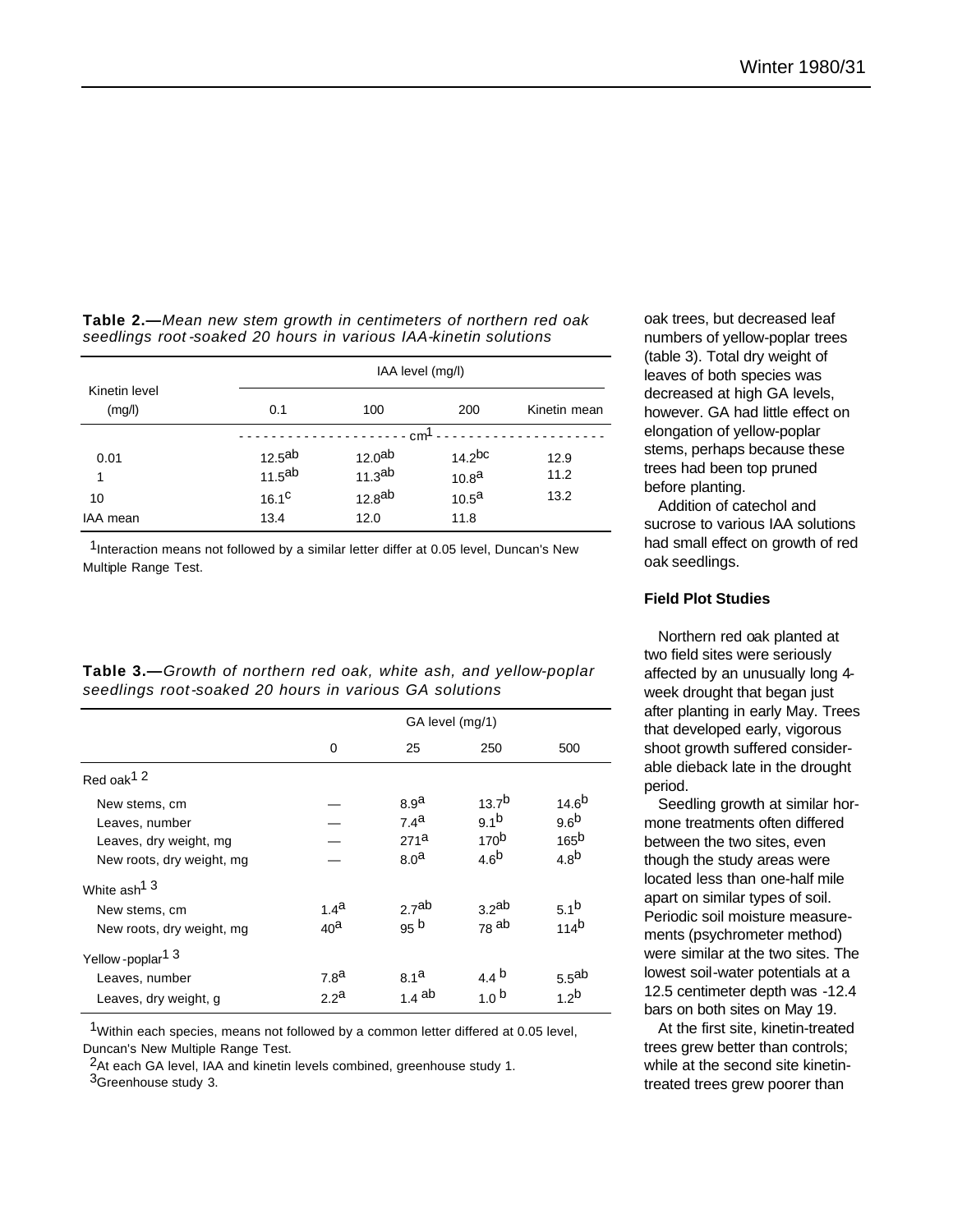**Table 4.—***Growth and root carbohydrate content of northern red oak seedlings 4 months after planting on two old field sites. Seedlings root soaked in indicated hormone solutions for 20 hours prior to planting.*

|                          | Hormone treatment <sup>1</sup> |         |                                   |                |             |  |
|--------------------------|--------------------------------|---------|-----------------------------------|----------------|-------------|--|
|                          | Site                           | Control | 100 mg/1 IAA+<br>0.1 mg/1 Kinetin | 1 mg/1 Kinetin | 500 mg/1 GA |  |
| Leaves, dry              | 1                              | 1.37    | $2.29*$                           | 0.86           | $0.15*$     |  |
| weight, g                | $\overline{2}$                 | 0.75    | $3.36*$                           | $2.03*$        | $0.15*$     |  |
| New stems, cm            | 1                              | 8.37    | 13.72*                            | $5.42*$        | 6.23        |  |
|                          | $\overline{2}$                 | 7.03    | 18.89*                            | 11.70          | 7.78        |  |
| Total stems,             | 1                              | 1.54    | 1.67                              | 1.30           | $1.09*$     |  |
| dry weight, g            | $\overline{2}$                 | 1.38    | $1.83*$                           | 1.60           | 0.97        |  |
| Root, dry                | 1                              | 3.44    | 4.14                              | 2.64           | $2.48*$     |  |
| weight, g                | $\overline{2}$                 | 2.52    | $3.18*$                           | 3.46           | $1.79*$     |  |
| Root TNC, % <sup>2</sup> | 1                              | 21.2    | 25.5                              | 23.9           | $13.7*$     |  |
|                          | $\overline{2}$                 | 21.1    | 16.9                              | 20.6           | $11.4*$     |  |

<sup>1</sup>Means followed by \* indicate difference from control at 0.05 level, t-test.

2Total nonstructural carbohydrate in percent of root dry weight.

controls (table 4). At both locations, however, greatest growth was attained by trees treated with 100 mg/I of IAA plus 0.1 mg/1 of kinetin.

Although data are not shown due to space limitations, trees treated with only IAA at either 100 or *200* mg/I grew as well as or better than controls with respect to all variables measured at harvest. This was true in spite of the

fact that IAA trees appeared to suffer more damage than controls during the drought. As in the greenhouse studies, addition of kinetin to high-level IAA solutions resulted in decreased growth.

Red oak trees treated with GA at 500 mg/I grew poorly with regard to dry weights of leaves and roots (table 4). Also, the expected stimulation of stem

elongation by GA was not apparent after 4 months. Earlier, however, GA trees appeared to have the longest stems of any treatment until the drought-induced dieback occurred. A previous study (*8*) demonstrated that GA treatments greatly reduced growth of northern red oak and white oak seedlings when soil water potentials were -4 bars or lower.

The TNC content of roots of trees at 500 mg/I of GA averaged only about 12 percent compared to 21 percent for controls (table 4). Previous research indicated that red oak stock with root TNC less than 15 percent grew poorly after planting (*7*). Growth of red oak seedlings treated with GA at 25 and 250 mg/I tended to be intermediate between that of control and GA at 500 mg/l.

The use of hormone treatments to stimulate early growth of planted trees is promising. A simple root-soak treatment with auxin greatly increased root regeneration. After 4 months in the field, total seedling weight of one auxin-kinetin treatment was 55 percent greater than that of untreated trees in spite of a severe drought.

Further work is needed before root soaking treatments can be recommended for general use. Lower-priced compounds such as naphthaleneacetic acid (NAA) should be tested. Also, perhaps even greater benefits are possible